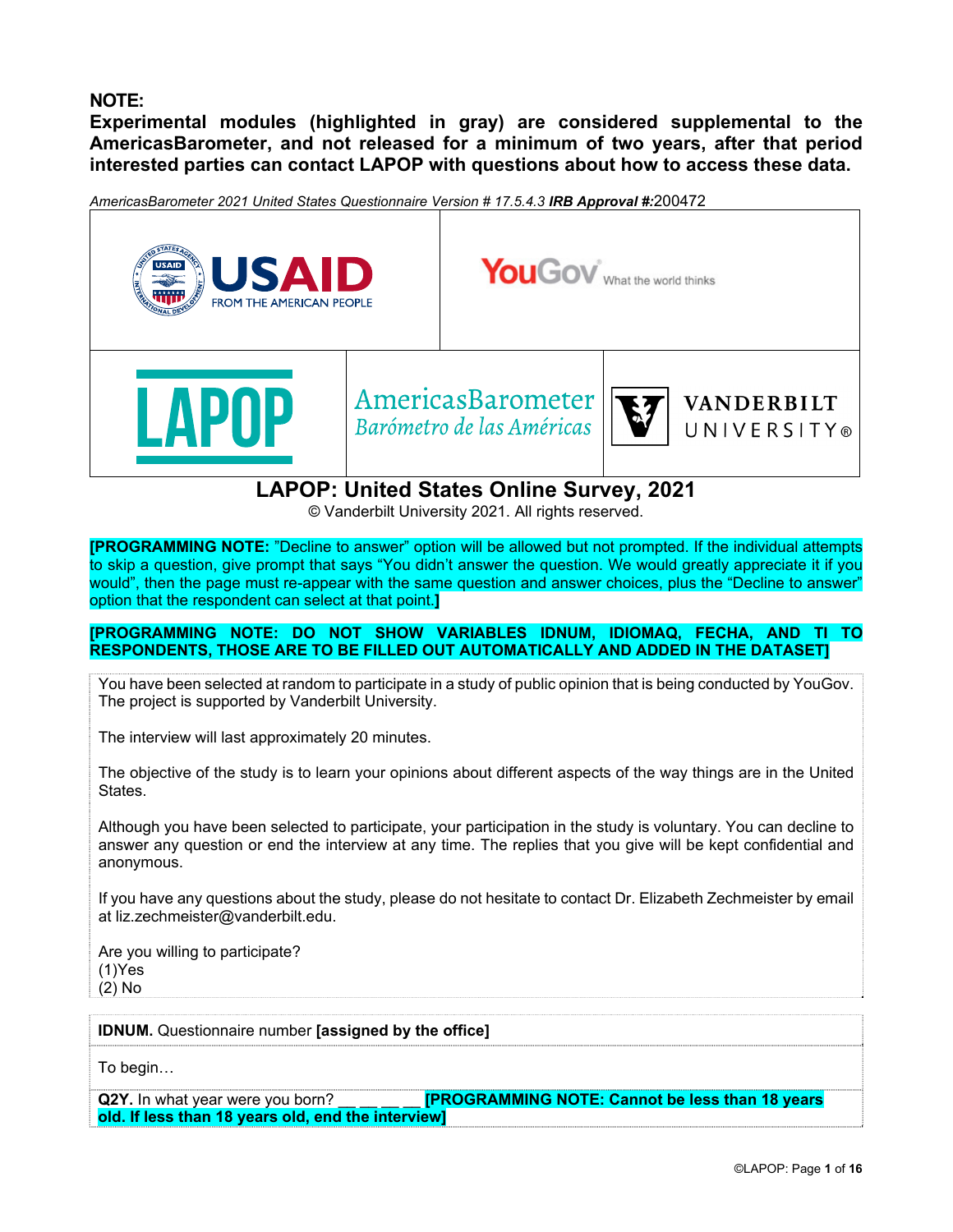| <b>IDIOMAQ. Questionnaire language:</b>                          | (2) English |  |
|------------------------------------------------------------------|-------------|--|
| FECHA. Date Day:<br>Month:                                       | Year: 2021  |  |
| <b>USPOS:</b> What is your zip code? (Do not include any spaces) |             |  |

Next, we would like to ask some questions about the COVID-19 virus.

**COVID1.** How serious of a problem do you think the COVID-19 virus outbreak is for the United States? (1) Very serious (2) Somewhat serious (3) Not so serious (4) Not serious at all (5) Have not thought much about this (988888) Decline to answer

|                                                                                                                                                             | Verv<br>worried | Somewhat<br>worried | A little<br>worried | Not worried<br>at all | Decline to answer |
|-------------------------------------------------------------------------------------------------------------------------------------------------------------|-----------------|---------------------|---------------------|-----------------------|-------------------|
| <b>COVID2AT.</b> How worried are you about<br>the possibility that you or someone in<br>your household will get sick from<br>COVID-19 in the next 3 months? |                 |                     |                     |                       | 988888            |

**IDIO2.** Do you think that **your** current economic situation is better, the same or worse than it was **twelve months ago**? (1) Better **[Skip to FS2]** (2) Same **[Skip to FS2]** (3) Worse **[Continue]** (988888) Decline to answer **[Skip to FS2]**

**IDIO2COV.** And is that mainly due to the COVID-19 pandemic or another reason?

(1) The COVID-19 pandemic (2) Another reason (988888) Decline to answer (999999) Inapplicable

|                                                                                                                                     | Nο            | Yes                | Decline to answer       |
|-------------------------------------------------------------------------------------------------------------------------------------|---------------|--------------------|-------------------------|
| <b>FS2.</b> In the past three months, because of a<br>lack of money or other resources, did your<br>household ever run out of food? | [Skip to IT1] | <b>IContinue</b> l | 988888<br>[Skip to IT1] |

**FS2COVIDN.** And did that happen mainly because of the COVID-19 pandemic or for another reason? (1) The COVID-19 pandemic (2) Another reason (988888) Decline to answer (999999) Inapplicable

Moving on from discussing COVID-19…

**IT1.** Speaking of the people from around your community, would you say that people in your community are very trustworthy, somewhat trustworthy, not very trustworthy or untrustworthy? (1) Very trustworthy (2) Somewhat trustworthy (3) Not very trustworthy (4) Untrustworthy (988888) Decline to answer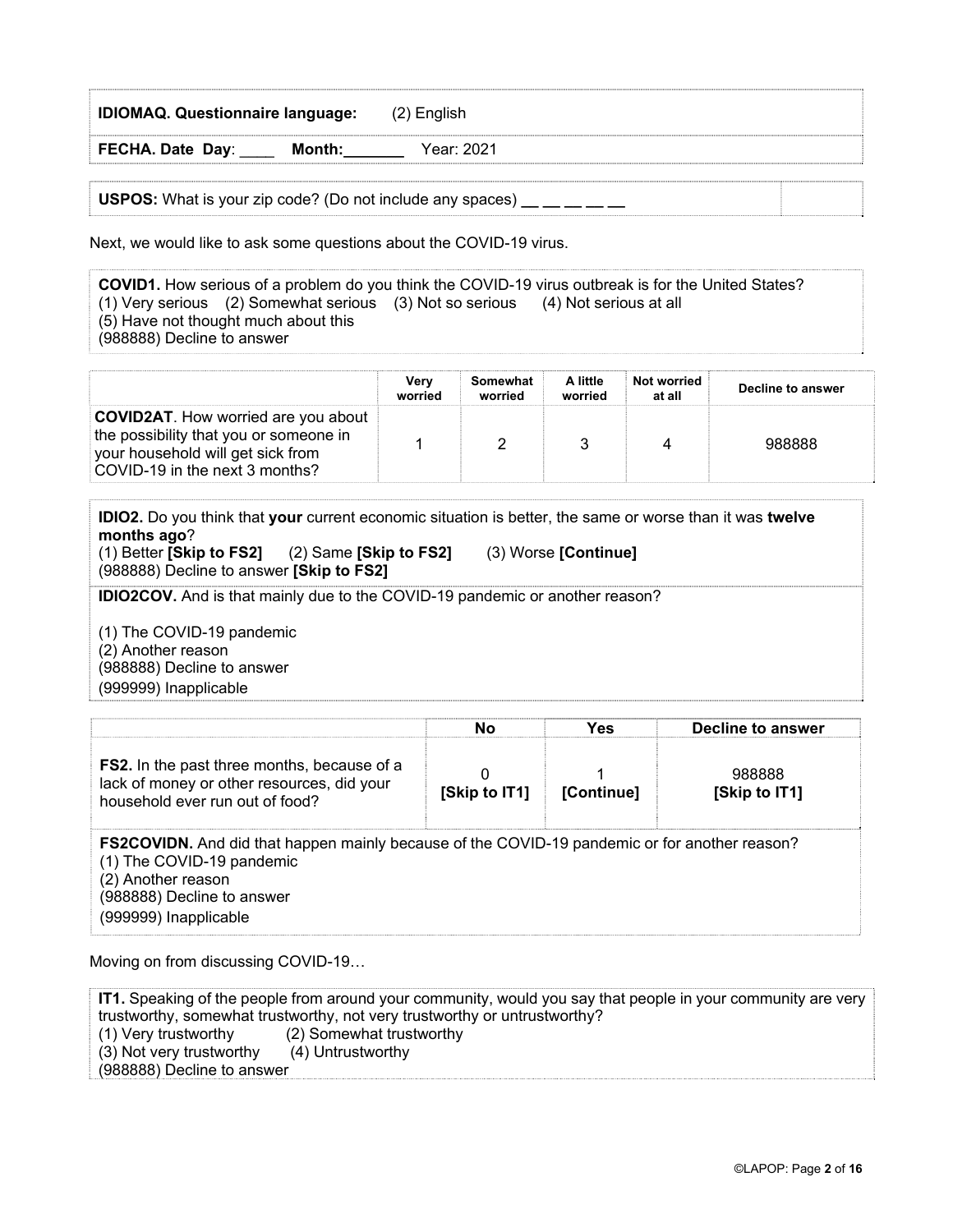**L1B.** Now, to change the subject… This is a 1-10 scale that goes from liberal to conservative. One means liberal and 10 means conservative. Nowadays, when we speak of political leanings, we talk of liberals and conservatives. In other words, some people sympathize more with the liberals and others with the conservatives. According to the meaning that the terms "liberals" and "conservatives" have for you, and thinking of your own political leanings, where would you place yourself on this scale? 1 2 3 4 5 6 7 8 9 10 (988888) Decline to answer **Liberal Conservative**

## **[PROGRAMMING NOTE: Randomize the order of JC13 and JC13COVID.]**

Some people say that under some circumstances it would be justified for the military of this country to take power by a coup d'état (military coup). In your opinion, would a military coup be justified…

|  | <b>JC13.</b> When there is a lot of corruption. | (1) It would<br>be justified | $(2)$ No, it would not be<br>ustified | 988888)<br>Decline to answer |
|--|-------------------------------------------------|------------------------------|---------------------------------------|------------------------------|
|--|-------------------------------------------------|------------------------------|---------------------------------------|------------------------------|

| <b>JC13COVID.</b> When there is a public health | (1) It would | (2) No. it would not | (988888)          |
|-------------------------------------------------|--------------|----------------------|-------------------|
| emergency like the COVID-19 pandemic.           | be justified | be justified         | Decline to answer |

| <b>JC15A.</b> Do you believe that when the<br>country is facing very difficult times it is<br>justifiable for the president of the country to<br>close the Congress and govern without<br>Congress? | $(1)$ Yes, it is<br>iustified | $(2)$ No, it is not<br>iustified | Decline to answer<br>(988888) |
|-----------------------------------------------------------------------------------------------------------------------------------------------------------------------------------------------------|-------------------------------|----------------------------------|-------------------------------|
|-----------------------------------------------------------------------------------------------------------------------------------------------------------------------------------------------------|-------------------------------|----------------------------------|-------------------------------|

**[PROGRAMMING NOTE: Randomize the order of JCCOV1 and JCCOV2.]**

| <b>JCCOV1.</b> Do you believe that when there is<br>a public health emergency like the COVID-<br>19 pandemic it is justifiable for the president<br>of the country to postpone elections? | $(1)$ Yes, it is<br>justified | $(2)$ No, it is not<br>justified | Decline to answer<br>(988888) |
|-------------------------------------------------------------------------------------------------------------------------------------------------------------------------------------------|-------------------------------|----------------------------------|-------------------------------|
| JCCOV2. Do you believe that when there is<br>a lot of violence it is justifiable for the<br>president of the country to postpone<br>elections?                                            | $(1)$ Yes, it is<br>justified | $(2)$ No, it is not<br>justified | Decline to answer<br>(988888) |

**VIC1EXT.** Now, changing the subject, have you been a victim of any type of crime in the past 12 months? That is, have you been a victim of robbery, burglary, assault, fraud, blackmail, extortion, violent threats, or **any other type of crime** in the past 12 months? (1) Yes (2) No (988888) Decline to answer **POLE2N.** In general, are you very satisfied, satisfied, **dis**satisfied, or very **dis**satisfied with the performance of the police in your neighborhood?

| (1) Very satisfied |                            | (2) Satisfied | (3) Dissatisfied | (4) Very dissatisfied |  |
|--------------------|----------------------------|---------------|------------------|-----------------------|--|
|                    | (988888) Decline to answer |               |                  |                       |  |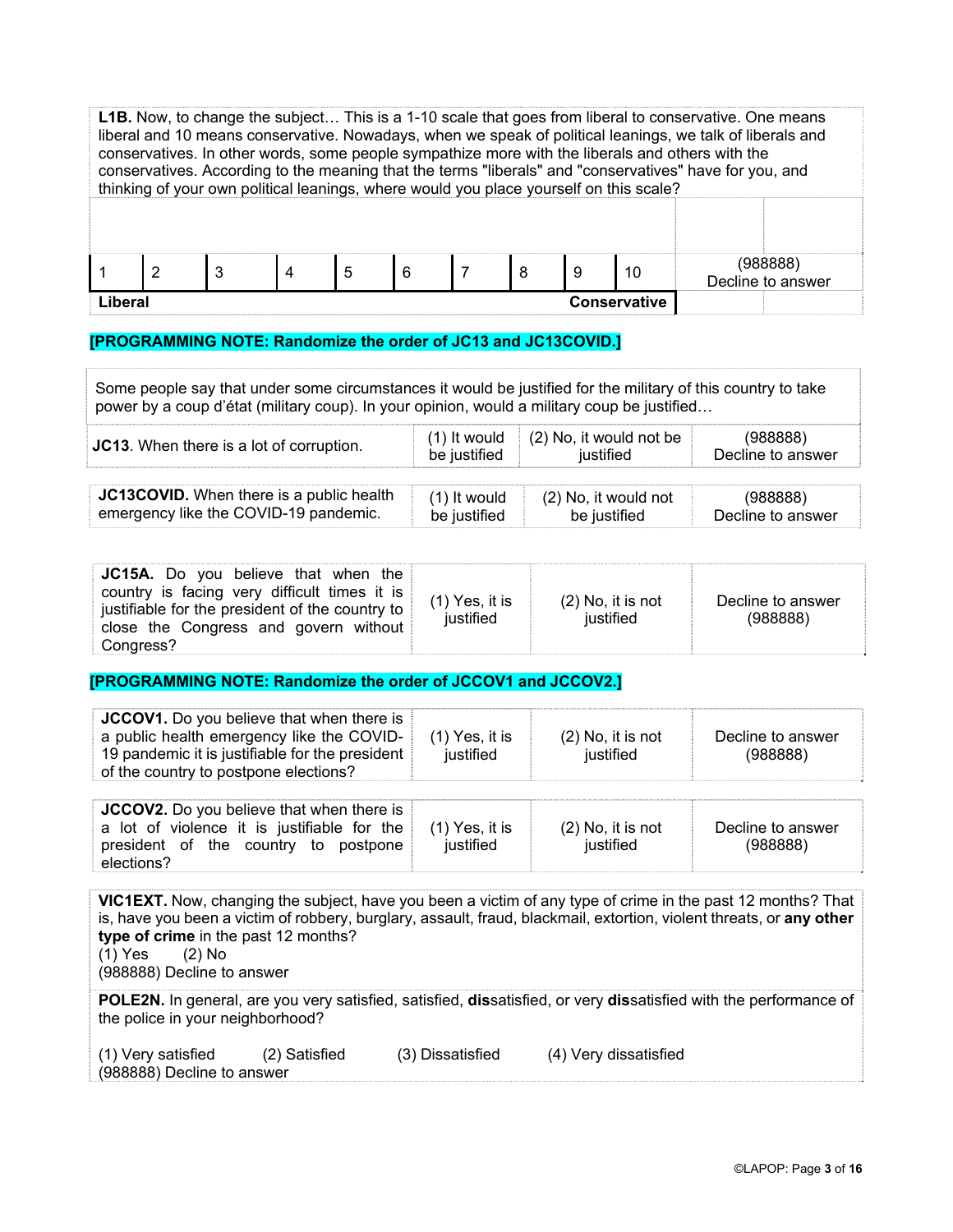**AOJ11.** Speaking of the neighborhood where you live and thinking of the possibility of being assaulted or robbed, do you feel very safe, somewhat safe, somewhat **un**safe or very **un**safe? (1) Very safe (2) Somewhat safe (3) Somewhat unsafe (4) Very unsafe (988888) Decline to answer

| Here are some things that can happen during<br>elections. Would you say they happen always,<br>sometimes or never in in the United States? | <b>Always</b> | <b>Sometimes</b> | <b>Never</b> | Decline to answer |
|--------------------------------------------------------------------------------------------------------------------------------------------|---------------|------------------|--------------|-------------------|
| <b>COUNTFAIR1.</b> Votes are counted correctly<br>and fairly.                                                                              |               | 2                | 3            | 988888            |
| <b>COUNTFAIR2.</b> The rich buy the election<br>results.                                                                                   |               | 2                | 3            | 988888            |
|                                                                                                                                            |               |                  |              |                   |
| <b>COUNTFAIR3.</b> Politicians can find out who<br>each person voted for.                                                                  |               | 2                | 3            | 988888            |
| <b>COUNTFAIR4.</b> Some foreign governments<br>may influence the election results of the<br>United States.                                 |               | 2                | 3            | 988888            |

Countries organize themselves in different ways to make decisions. Which of the following ways is the one you think is best for the United States?

**WVSI2**. In deciding what laws to make, what do you think is best for the United States: should elected representatives of the people decide, or should citizens vote directly to decide each issue? (1) Elected representatives (2) Citizens vote directly

(988888) Decline to answer

**WVSI3**. In deciding what laws to make, what do you think is best for the United States: should a group of experts decide or representatives elected by the people decide?

(1) A group of experts

(2) Elected representatives

(988888) Decline to answer

# **[Programming Note: GIVE CHM1BN AND CHM2BN TO RANDOMIZED 50% OF SAMPLE]**

# **QUESTIONNAIRE A**

**CHM1BN**. Which political system seems best for the United States?

(1) A system that guarantees access to a basic income and services for all citizens, even if the authorities cannot be elected

(2) To be able to vote to elect the authorities, even if some people do not have access to a basic income and services

(988888) Decline to answer

(999999) Inapplicable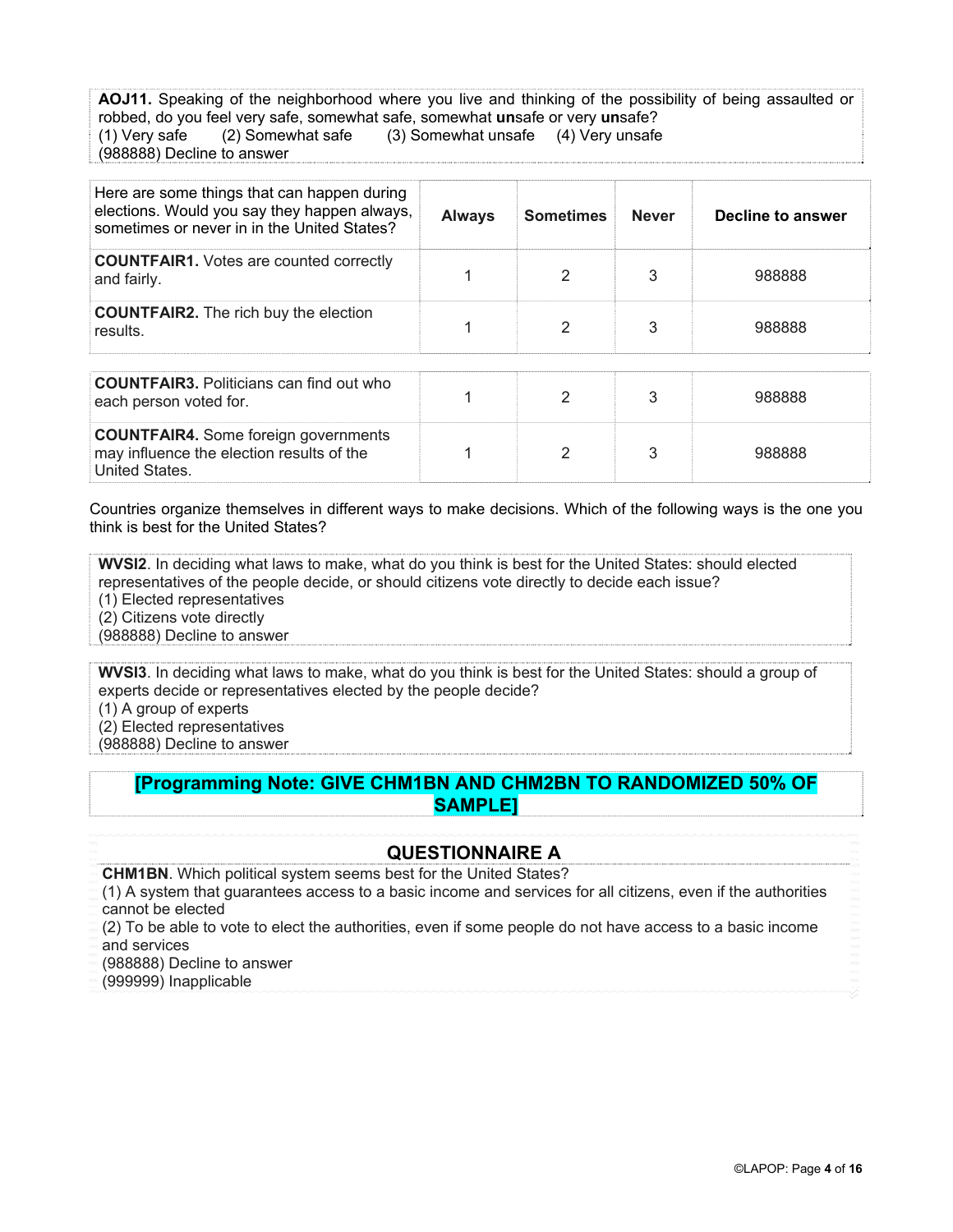# **QUESTIONNAIRE B**

**CHM2BN.** Which political system seems best for the United States?

(1) A system that guarantees access to a basic income and services for all citizens, even if they cannot express their political opinions without fear or censorship

(2) A system in which everybody can express their political opinions without fear or censorship, even if some people do not have access to a basic income and services

(988888) Decline to answer

(999999) Inapplicable

| And thinking about types of<br>leadership                                                                                                                                                                                                                   | <b>Very Good</b> | Good | Neither<br>Good nor<br><b>Bad</b> | <b>Bad</b> | <b>Very Bad</b> | Decline to answer |
|-------------------------------------------------------------------------------------------------------------------------------------------------------------------------------------------------------------------------------------------------------------|------------------|------|-----------------------------------|------------|-----------------|-------------------|
| <b>CSES6N.</b> Having a strong leader in<br>the government, even if the leader<br>bends the rules to get things done.<br>Would you say that it is very good,<br>good, neither good nor bad, bad, or<br>very bad as a form of government<br>for our country? |                  |      | 3                                 |            | 5               | 988888            |

Please answer the following questions using a number on a scale ranging from 1 to 7, where 1 means NOT AT ALL and 7 means A LOT. If your opinion is between not at all and a lot, you would choose an intermediate score.

|            |  | . . |  | -     | 988888            |
|------------|--|-----|--|-------|-------------------|
|            |  |     |  |       |                   |
| Not at All |  |     |  | A Lot | Decline to answer |

**B2**. To what extent do you respect the political institutions of the United States?

**B3**. To what extent do you think that citizens' basic rights are well protected by the political system of the United States?

**B4**. To what extent do you feel proud of living under the political system of the United States?

**B6.** To what extent do you think that one should support the political system of the United States?

**B32**. To what extent do you trust the local or municipal government?

**B37**. To what extent do you trust the mass media?

**B47A.** To what extent do you trust elections in this country?

**B21A.** To what extent do you trust the President?

**B43.** To what extent are you proud of being American? (888888) I don't consider myself American

**MOVUS1.** To what extent do you think that it is possible to start out poor in this country, work hard and become well-off?

We will now stop using the scale from 1 to 7 and we will talk about other topics.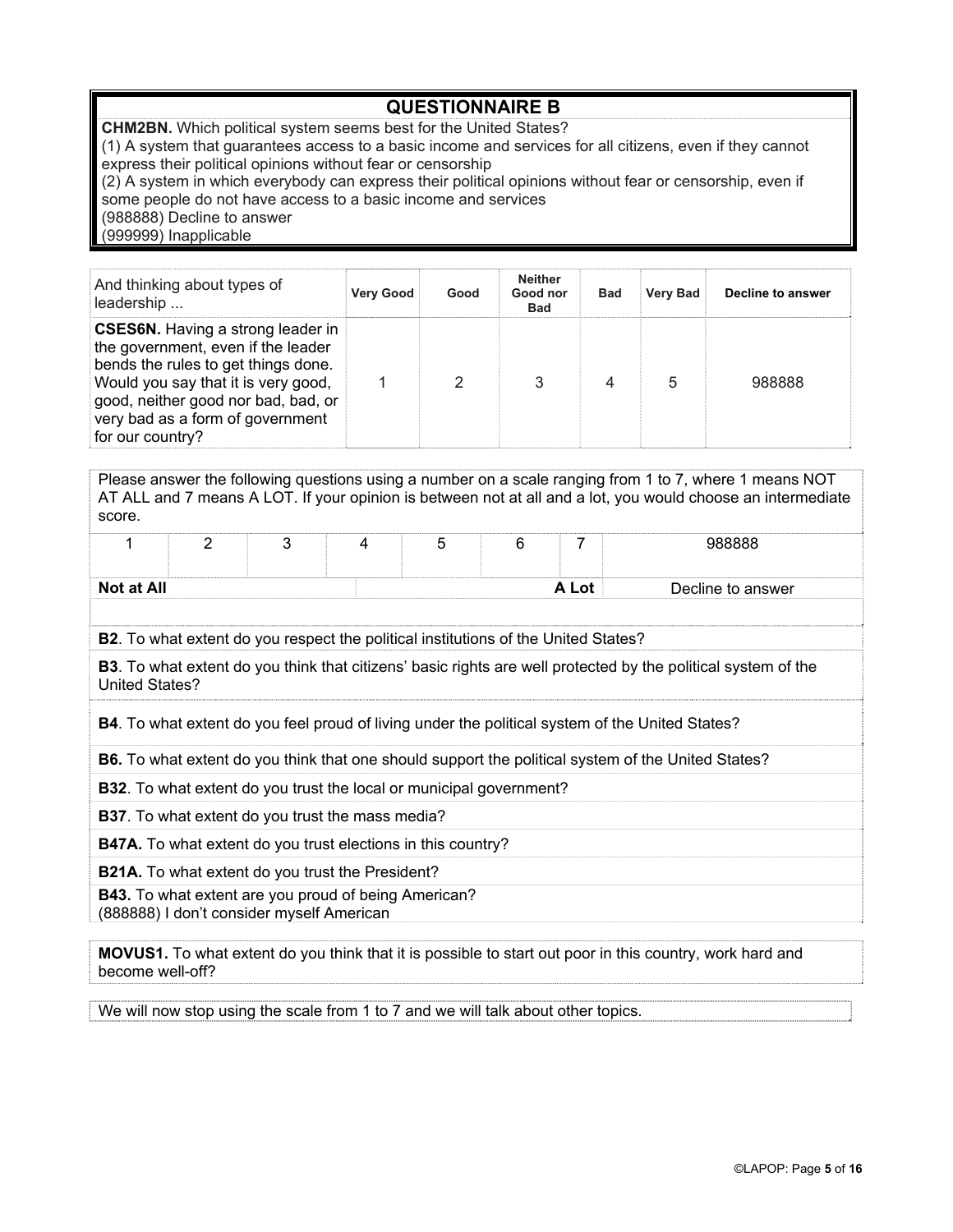| <b>DST1BN.</b> The government should spend more money to enforce building codes to make homes safer from<br>natural disasters, even if it means spending less on other programs. How much do you agree or disagree<br>with this statement?<br>(1) Strongly agree<br>(2) Somewhat agree<br>(3) Neither agree nor disagree<br>(4) Somewhat disagree<br>(5) Strongly disagree<br>(988888) Decline to answer                                                                   |
|----------------------------------------------------------------------------------------------------------------------------------------------------------------------------------------------------------------------------------------------------------------------------------------------------------------------------------------------------------------------------------------------------------------------------------------------------------------------------|
| <b>PR3DNR.</b> How likely is it that people in your neighborhood would be punished by authorities for building,<br>renovating or remodeling a house without a license or permit?<br>(1) Not likely<br>(2) A little likely<br>(3) Somewhat likely<br>(4) Very likely<br>(988888) Decline to answer                                                                                                                                                                          |
| <b>PR3ENR.</b> And if someone in your neighborhood were to build, renovate or remodel a house, how likely do<br>you think it is that they would be asked to pay a bribe?<br>(1) Not likely<br>(2) A little likely<br>(3) Somewhat likely<br>(4) Very likely<br>(988888) Decline to answer                                                                                                                                                                                  |
| <b>DRK1C.</b> How likely do you think it is that the United States could experience a natural disaster, such as floods,<br>earthquakes, hurricanes, tornados or storms, in which people may be injured or killed, in the next 10 years?<br>Do you think it is?<br>(3) Somewhat likely<br>(4) Very likely<br>(1) Not likely<br>(2) A little likely                                                                                                                          |
| (988888) Decline to answer<br>DRK1N. How likely do you think it is that you or someone in your immediate family here in the United States<br>could be killed or seriously injured in a natural disaster, such as floods, earthquakes, hurricanes, tornados<br>or storms in the next 10 years? Do you think it is?                                                                                                                                                          |
| (3) Somewhat likely<br>(4) Very likely<br>(1) Not likely<br>(2) A little likely<br>(988888) Decline to answer                                                                                                                                                                                                                                                                                                                                                              |
| <b>DRR1.</b> Have you or someone in your immediate family ever been affected by a natural disaster such as floods,<br>earthquakes, hurricanes, tornados or storms resulting in injury, death, or damage to the home or other<br>property here in the United States?<br>(1) Yes [Continue]<br>$(2)$ No [Skip to M1]<br>(988888) Decline to answer [Skip to M1]<br>DRR1A. And in what year did this natural disaster occur? [If you have experienced more than one disaster, |
| answer for the most recent one. If you don't remember, give an estimate.]<br>[Programming note: minimum 1900, maximum 2021]<br>Enter year:<br>(988888) Decline to answer<br>(999999) Inapplicable                                                                                                                                                                                                                                                                          |
| <b>DRR1B.</b> And how affected, physically or materially, were you or members of your family as a result of this<br>disaster?<br>$(1)$ A lot<br>$(2)$ Some<br>$(3)$ A little<br>(4) Not at all<br>(988888) Decline to answer<br>(999999) Inapplicable                                                                                                                                                                                                                      |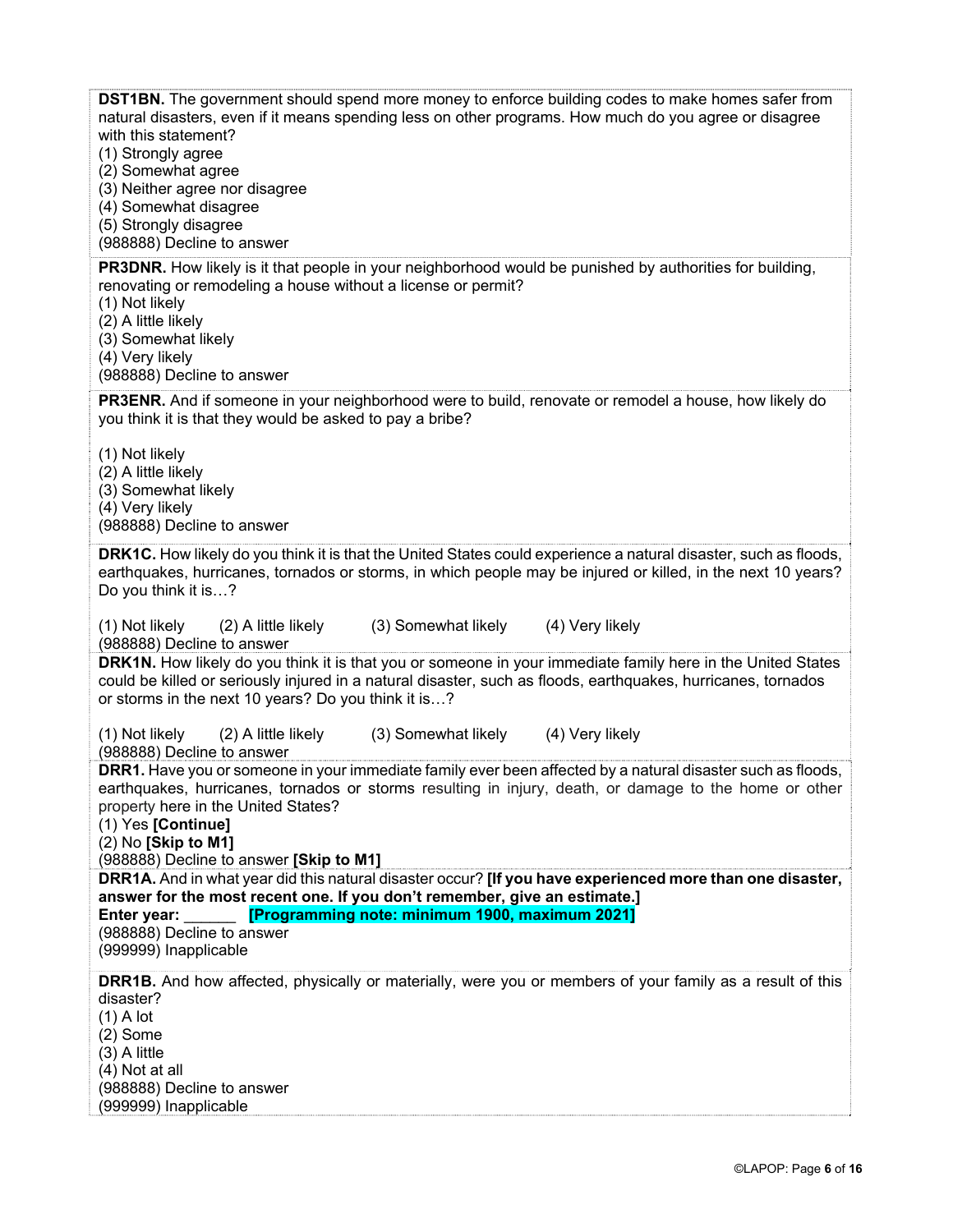| M1. Speaking in general of the current administration, how would you rate the job performance of |  |  |   |   |   |  |        |  |  |
|--------------------------------------------------------------------------------------------------|--|--|---|---|---|--|--------|--|--|
| President Joe Biden?                                                                             |  |  |   |   |   |  |        |  |  |
| (1) Very good (2) Good (3) Neither good nor bad (fair) (4) Bad (5) Very bad                      |  |  |   |   |   |  |        |  |  |
| (988888) Decline to answer                                                                       |  |  |   |   |   |  |        |  |  |
|                                                                                                  |  |  |   |   |   |  |        |  |  |
|                                                                                                  |  |  | 4 | 5 | 6 |  | 988888 |  |  |
|                                                                                                  |  |  |   |   |   |  |        |  |  |
|                                                                                                  |  |  |   |   |   |  |        |  |  |

Here is a statement. Please tell us your opinion using a scale from 1, which means "strongly disagree" to 7, which means "strongly agree". You can use any number between 1 and 7.

**ING4.** Democracy may have problems, but it is better than any other form of government. To what extent do you agree or disagree with this statement?

Now we will stop using this scale from 1 to 7 and will talk about other topics...

**ANESTG.** How much do you trust the federal government to do what is right?  $(1)$  A lot  $(2)$  Somewhat  $(3)$  A little  $(4)$  Not at all (988888) Decline to answer

**PN4.** In general, would you say that you are very satisfied, satisfied, **dis**satisfied, or very **dis**satisfied with the way democracy works in the United States?<br>(1) Very satisfied (2) Satisfied (1) Very satisfied (2) Satisfied (3) Dissatisfied (4) Very dissatisfied (988888) Decline to answer

Talking about your personal experience with things that happen in everyday life ...

**EXC2.** Has a police officer asked you for a bribe in the last twelve months? (0) No (1) Yes (988888) Decline to answer

**EXC6.** In the last twelve months, did any government employee ask you for a bribe? (0) No (1) Yes (988888) Decline to answer

**EXC7NEW**. Thinking of the politicians of the United States… how many of them do you believe are involved in corruption? (1) None (2) Less than half of them (3) Half of them (4) More than half of them (5) All (988888) Decline to answer

**VB1.** Are you registered to vote? (1) Yes (2) No (3) Being processed (988888) Decline to answer

**VB2.** Did you vote in the last **presidential elections** of 2020? (1) Voted **[Continue]**  (2) Did not vote **[Skip to USVB1011]**  (988888) Decline to answer **[Skip to USVB1011]**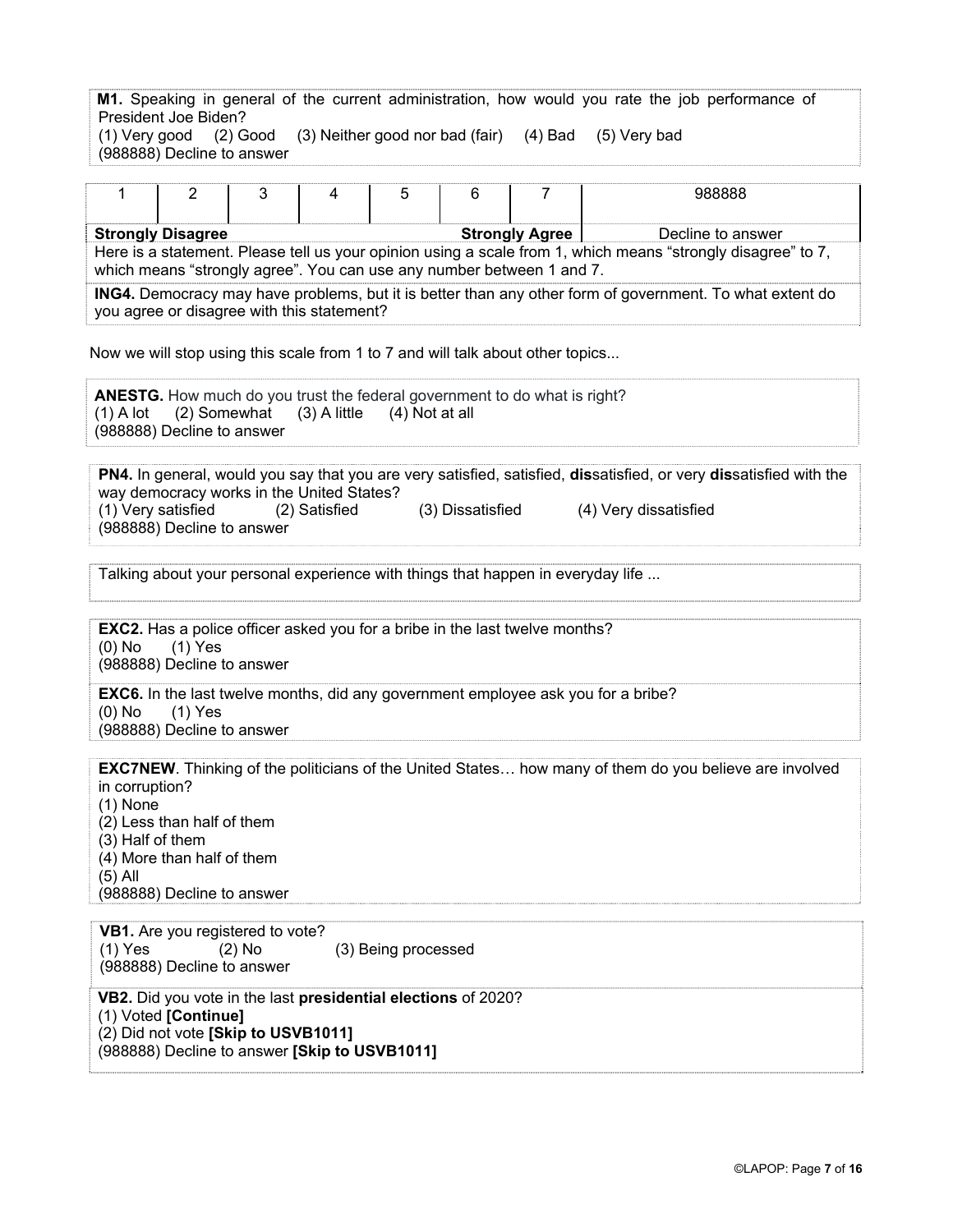**VB3N.** Who did you vote for in the last presidential election of 2020? (00) None (Blank ballot) (97) None (null ballot) (4001) Joe Biden, Democrat (4002) Donald Trump, Republican (4003) Jo Jorgensen, Libertarian (4004) Howie Hawkins, Green Party (4077) Other (988888) Decline to answer (999999) Inapplicable (Didn't vote) **USVB1011.** Generally speaking, do you think of yourself as a Republican, a Democrat, an Independent, or what? (4001) Republican (4002) Democrat (4003) Independent (77) Other (988888) Decline to answer **POL1.** How much interest do you have in politics: a lot, some, little or none?  $(1)$  A lot  $(2)$  Some  $(3)$  Little  $(4)$  None (988888) Decline to answer **USVB20**. If the next presidential elections were being held this week, what would you do? (1) Wouldn't vote (2) Would vote for a candidate from the Democratic party (3) Would vote for a candidate from the Republican party (5) Would vote for a candidate from a third party (4) Would go to vote but would leave the ballot blank

(988888) Decline to answer

We are going to show you some statements about relationships of couples and we will ask you your opinion.

Suppose a woman in your neighborhood was beaten by their partner.

**AOJG2N.** If the incident was reported, how likely would it be that the police would take it seriously? (1) Very likely (2) Somewhat likely (3) A little likely (4) Not at all likely (988888) Decline to answer

**AOJG3N1.** If the case were brought to justice, how likely would the judicial system be to punish the culprit? (1) Very likely (2) Somewhat likely (3) A little likely (4) Not at all likely (988888) Decline to answer

Now, we will show several statements that people sometimes make. Please respond to the statements with the response options provided.

**[PROGRAMMING NOTE: Randomize the order of the questions within the battery NATID\*; provide in a grid format.]**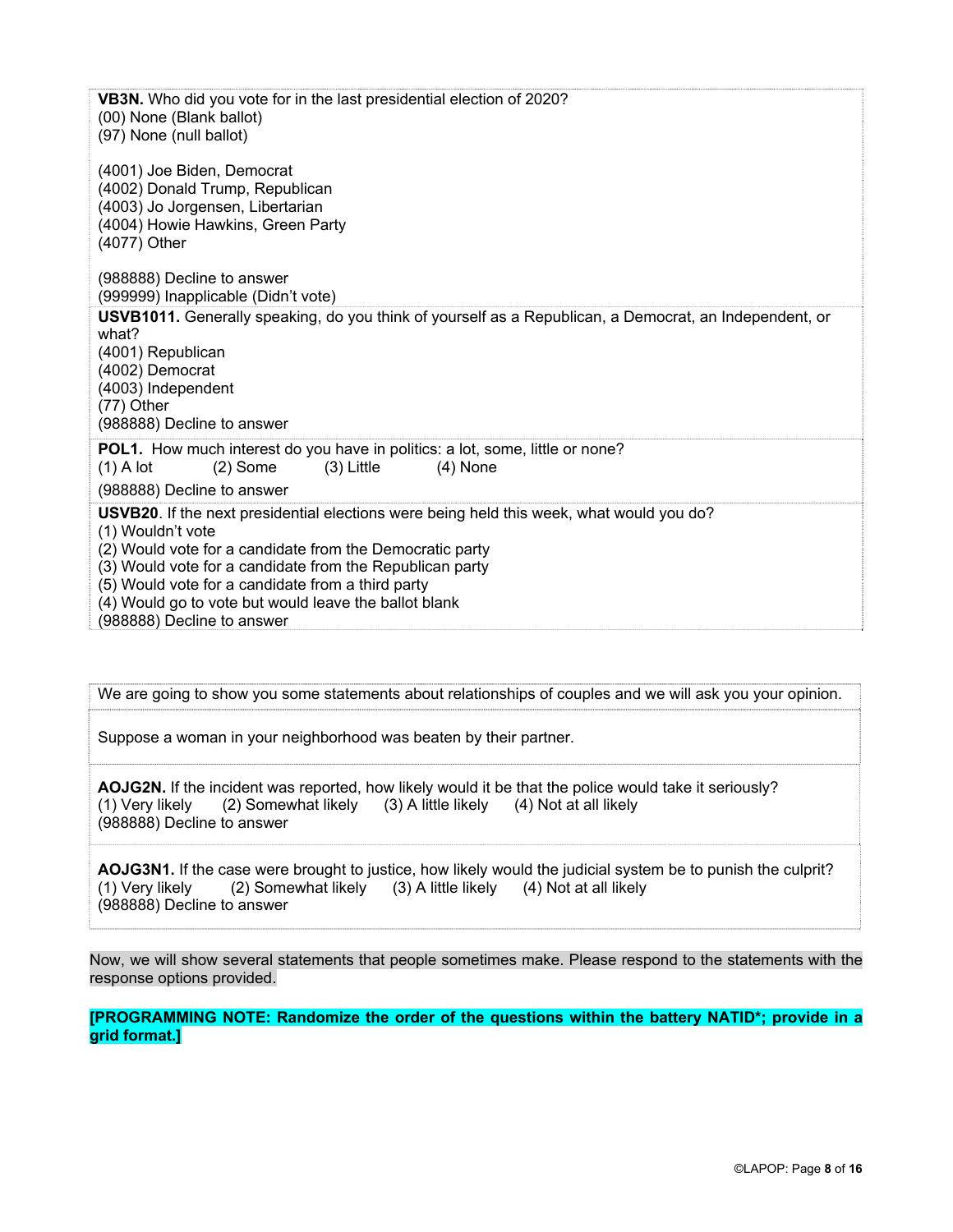For each statement, we would like you to tell us how strongly you disagree or agree.

|                                                                                        | disagree<br>Strongly | Disagree       | Neither agree<br>nor disagree | Agree          | Strongly<br>agree | Decline to<br>answer |  |
|----------------------------------------------------------------------------------------|----------------------|----------------|-------------------------------|----------------|-------------------|----------------------|--|
| <b>NATID1.</b> Being American is very<br>important to me.                              | $\overline{1}$       | $\overline{2}$ | 3                             | $\overline{4}$ | 5                 | 988888               |  |
| NATID2. I see myself as a typical<br>American.                                         |                      | $\overline{2}$ | 3                             | $\overline{4}$ | 5                 | 988888               |  |
| <b>NATID3.</b> The term 'American' does<br>not describe me well.                       | 1                    | $\overline{2}$ | 3                             | $\overline{4}$ | 5                 | 988888               |  |
| <b>NATID4.</b> When talking about<br>Americans, I often say "we" instead<br>of "they." | $\mathbf 1$          | 2              | 3                             | $\overline{4}$ | 5                 | 988888               |  |

### **[PROGRAMMING NOTE: Randomize the order of the two batteries - AECHAR\* and AEMISS\* -, and of the questions within each battery; provide in a grid format.]**

| For each statement, we would like you to tell us how strongly you disagree or agree.                                                 |                      |                |                               |                |                   |                     |  |
|--------------------------------------------------------------------------------------------------------------------------------------|----------------------|----------------|-------------------------------|----------------|-------------------|---------------------|--|
|                                                                                                                                      | disagree<br>Strongly | Disagree       | Neither agree<br>nor disagree | Agree          | Strongly<br>agree | Decline to<br>answe |  |
| <b>AECHAR1.</b> The United States has a<br>unique character that makes it the<br>greatest country in the world.                      | $\overline{1}$       | $\overline{2}$ | 3                             | $\overline{4}$ | 5                 | 988888              |  |
| <b>AECHAR2.</b> When we teach<br>American schoolchildren that the<br>U.S. has the best political system,<br>we teach them the truth. | $\overline{1}$       | $\overline{2}$ | 3                             | $\overline{4}$ | 5                 | 988888              |  |
| <b>AECHAR3.</b> Other countries should<br>try to make their governments as<br>much like ours as possible.                            | 1                    | $\overline{2}$ | 3                             | $\overline{4}$ | 5                 | 988888              |  |
| <b>AECHAR4.</b> America's way of doing<br>things is no better than the way<br>other countries do things.                             | 1                    | 2              | 3                             | $\overline{4}$ | 5                 | 988888              |  |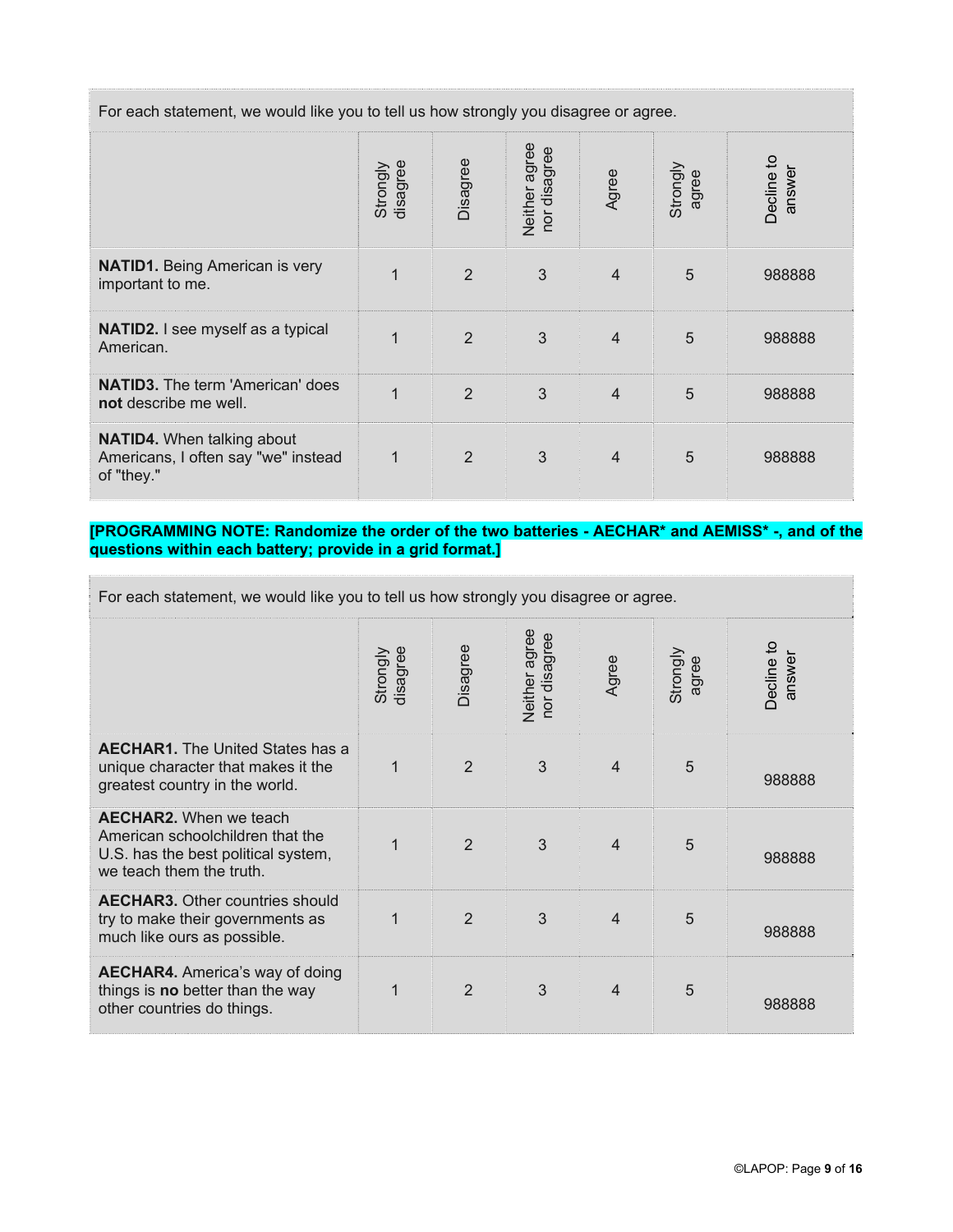For each statement, we would like you to tell us how strongly you disagree or agree.

|                                                                                                                               | Strongly<br>disagree | Disagree       | Neither agree<br>nor disagree | Agree          | Strongly<br>agree | Decline to<br>answer |
|-------------------------------------------------------------------------------------------------------------------------------|----------------------|----------------|-------------------------------|----------------|-------------------|----------------------|
| <b>AEMISS1.</b> The United States should<br>take the lead in solving international<br>crises and conflicts.                   | 1                    | 2              | 3                             | $\overline{4}$ | $5\overline{5}$   | 988888               |
| <b>AEMISS2.</b> The United States<br>should use its position as a<br>superpower to promote democracy<br>around the world.     | $\mathbf 1$          | $\overline{2}$ | 3                             | $\overline{4}$ | 5                 | 988888               |
| <b>AEMISS3.</b> It is the destiny of<br>Americans to lead the world in the<br>creation of a democratic order.                 | 1                    | 2              | 3                             | $\overline{4}$ | 5                 | 988888               |
| <b>AEMISS4.</b> The world would be a<br>better place if the U.S. stopped<br>trying to remake foreign nations in<br>its image. | 1                    | 2              | 3                             | $\overline{4}$ | 5                 | 988888               |

Speaking now of other topics ...

**ED\_USA.** What is the highest level of education you have completed? (01) Did not graduate from high school (02) High school graduate (03) Some college, but no degree (yet) (04) 2-year college degree (05) 4-year college degree (06) Postgraduate degree (MA, MBA, MD, JD, PhD, etc.) (988888) Decline to answer **OCUP4A.** How do you mainly spend your time? Are you currently (1) Working? (2) Not working, but have a job? (3) Actively looking for a job? (4) A student?

- (5) Taking care of the home?
- (6) Retired, a pensioner or permanently disabled to work?
- (7) Not working and not looking for a job?
- (988888) Decline to answer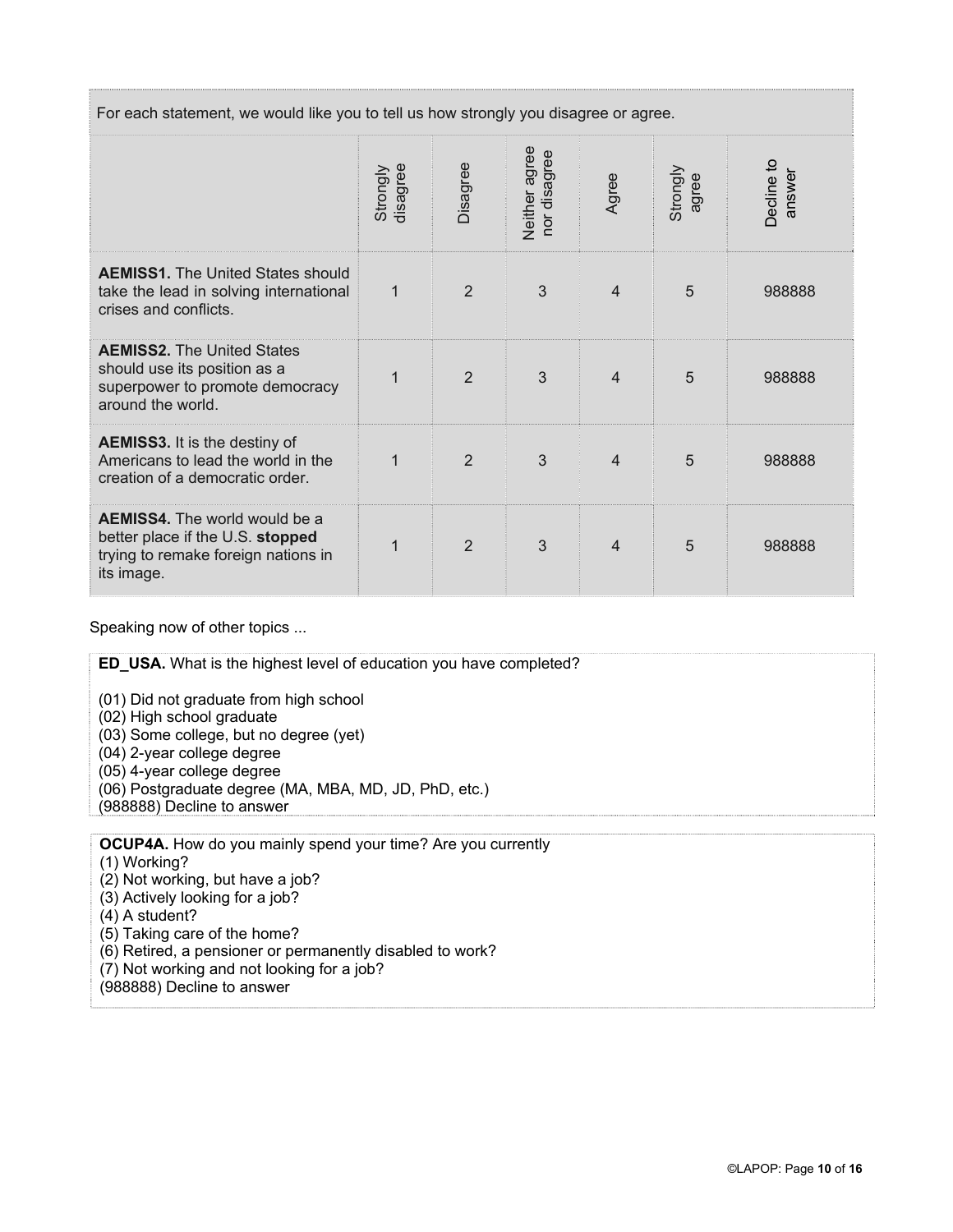**Q10NEWT**. And into which of the following ranges does the total **monthly** income of your household fit, including remittances from abroad and the income of all working adults and children? (401) Between \$0 and \$1,300 (402) Between \$1,301 and \$3,000 (403) Between \$3,001 and \$4,300 (404) Between \$4,301 and \$7,500 (405) More than \$7,500 (988888) Decline to answer

**Q11N**. What is your marital status? (1) Single (2) Married (3) Common law marriage (Living with an unmarried partner) (4) Divorced (5) Separated (6) Widowed (7) Civil union (988888) Decline to answer **Q12C.** How many people in total live in your household at this time, including yourself? **\_\_\_\_\_\_\_\_\_\_\_**  (988888) Decline to answer **Q12BN.** How many children under the age of 13 live in this household? **\_\_\_\_\_**   $00 = \text{None}$ (988888) Decline to answer

**ETID.** What racial or ethnic group best describes you?

(1) White (4) Black or African American (4003) Hispanic or Latino (4004) Asian or Asian American (4005) Native American (4006) Mixed race (4008) Middle Eastern (7) Other (please specify):  $\overline{\phantom{a}}$ (988888) Decline to answer

**GI0N.** About how often do you pay attention to the news, whether on TV, the radio, newspapers, or the internet? (1) Daily (2) A few times a week (3) A few times a month  $(4)$  A few times a year  $(5)$  Never

(988888) Decline to answer

**NEWSCONS1.** We would like to know which TV shows you enjoy. Below is the list of programs that many Americans watch. Please check all the programs you have regularly watched in the past year. **[PROGRAMMING NOTE: multiple choice options - program names should be displayed in random order]** 

(01) NCIS (CBS) (02) This is Us (NBC) (03) Young Sheldon (CBS) (04) Chicago PD (NBC) (05) Blue Bloods (CBS) (06) FBI (CBS) (07) The Masked Singer (FOX) (08) Grey's Anatomy (ABC) (09) NFL Sunday Night Football (NBC) (10) The Bachelor (ABC) (11) 60 Minutes (CBS) (12) The Voice (NBC)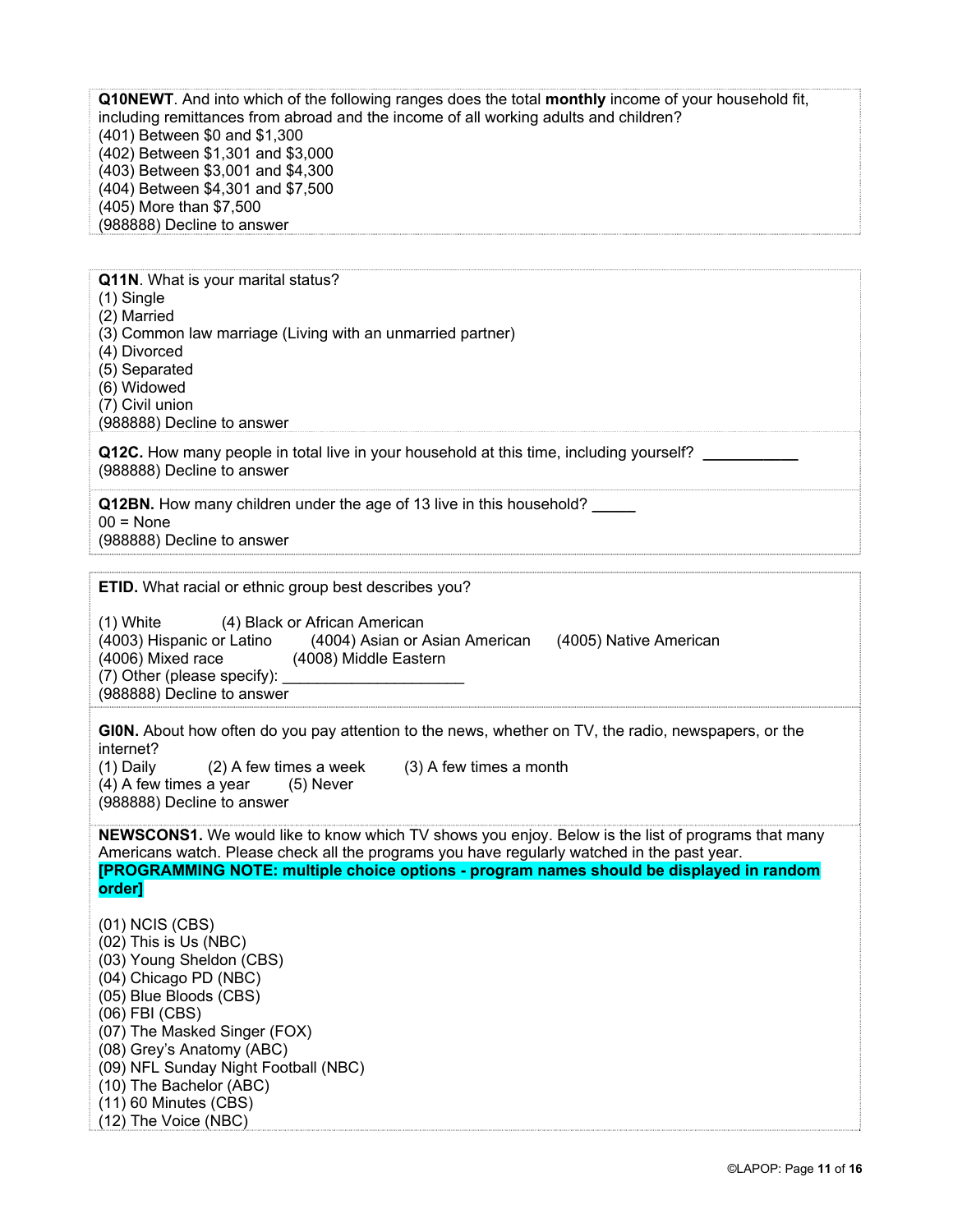(13) The American Idol (ABC) (14) The Amazing Race (CBS) (15) Shark Tank (ABC) (16) Tucker Carlson Tonight (FOX) (17) Hannity (FOX) (18) The Rachel Maddow Show (MSNBC) (19) All In with Chris Hayes (MSNBC) (20) Equalizer (CBS) (77) Other (please specify): (00) None **[PROGRAMMING NOTE: If this alternative "None" is selected, do not allow to select any other alternative]** (988888) Decline to answer

**PROGRAMMING NOTE: Randomly assign each TREATMENT (1 to 5) to 1/5 of respondents.] [NOTE: We'll need that the dataset includes identifiers for the treatments. We'll need identifiers, because we'll need to know into which group a respondent was sorted.]**

On the next page, we will provide you with an example of a news story that could appear in a local newspaper. Please read the news story carefully. After you finish, you will be asked a few questions about what you have read.

# **EXPERIMENT 1 – TREATMENT 1 (CONTROL)**

### **[PROGRAMMING NOTE: Randomly assign "TREATMENT 1" to 1/5 of respondents; n = 300]**

The 2022 midterm elections are just around the corner, and every member of the House of Representatives will be up for reelection.

As always, some lawmakers will cruise to victory, while others will struggle to hang on.

This time, however, there may be a wrinkle to the proceedings-as-usual: *electoral reform*.

One idea out there is the "Fair Representation Act."

This bill would convert our single-winner House districts into *multi*-*winner* districts, each with five seats. District voters, then, would fill these seats via *ranked-choice voting*.

A ranked-choice ballot allows you to rank the candidates in order of your preference:  $1^{st}$ ,  $2^{nd}$ ,  $3^{rd}$ , and so on.

The five district candidates with the 'strongest' overall support would win the seats.

#### **Reactions to the proposal**

This electoral system would be new to the U.S.

Proponents argue this reform would incentivize congressional candidates to appeal to a broader array of voters.

Opponents counter that the proposed change is far too dramatic.

*Please read carefully. The forward button will appear momentarily.*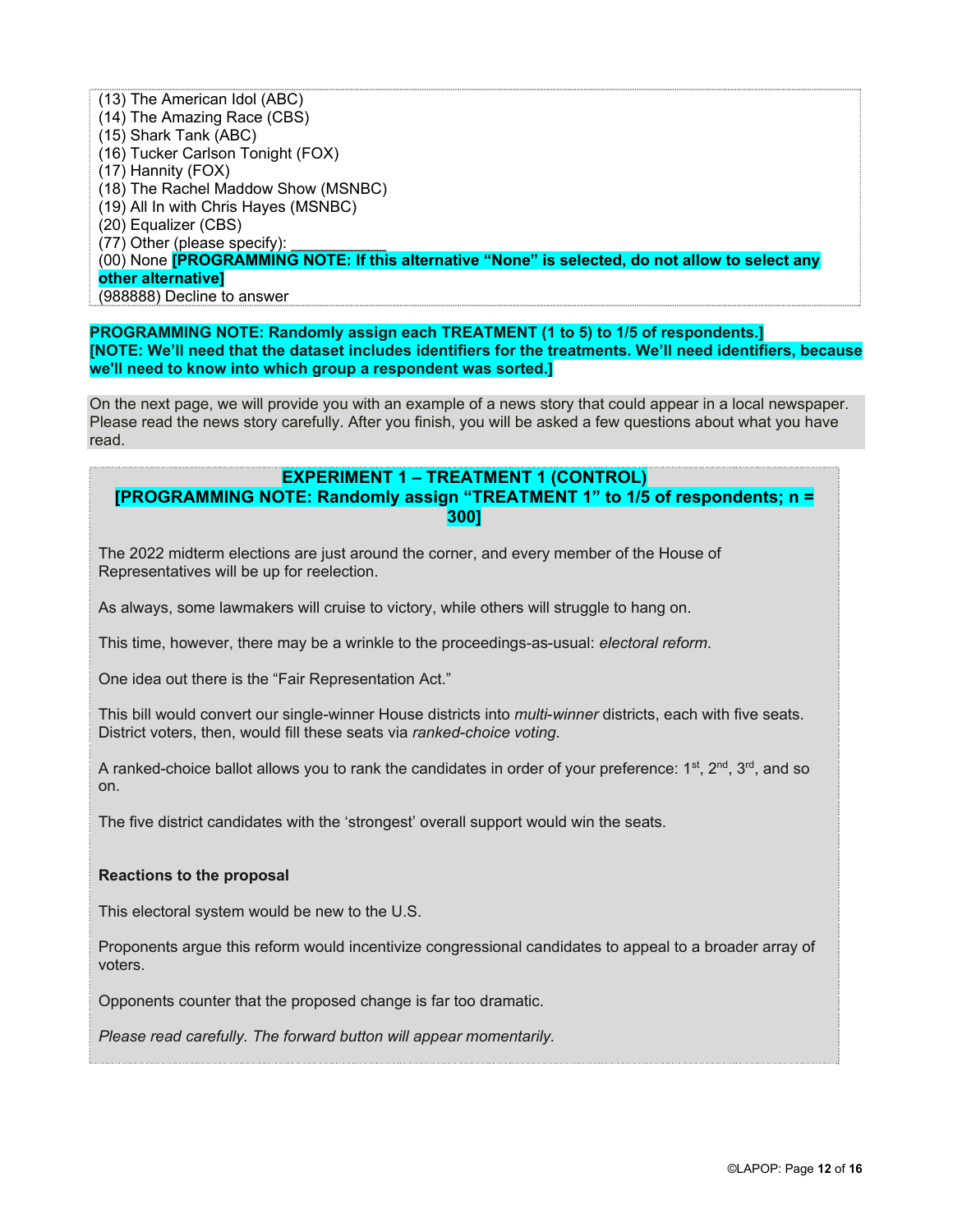# **EXPERIMENT 1 – TREATMENT 2**

## **[PROGRAMMING NOTE: Randomly assign "TREATMENT 2" to 1/5 of respondents; n = 300]**

The 2022 midterm elections are just around the corner, and every member of the House of Representatives will be up for reelection.

As always, some lawmakers will cruise to victory, while others will struggle to hang on.

This time, however, there may be a wrinkle to the proceedings-as-usual: *electoral reform*.

One idea out there is the "Fair Representation Act."

This bill would convert our single-winner House districts into *multi*-*winner* districts, each with five seats. District voters, then, would fill these seats via *ranked-choice voting*.

A ranked-choice ballot allows you to rank the candidates in order of your preference:  $1^{st}$ ,  $2^{nd}$ ,  $3^{rd}$ , and so on.

The five district candidates with the 'strongest' overall support would win the seats.

#### **Reactions to the proposal**

Although this electoral system would be new to the U.S., many *foreign* countries—in Europe and elsewhere—currently use it.

Proponents argue this reform would incentivize congressional candidates to appeal to a broader array of voters.

Opponents counter that the proposed change is far too dramatic, a "foreign import" that would be *out-ofplace in America*.

One such critic is Frank Ellis, 52, of Le Claire, Iowa.

"I don't understand why people would want this reform," he says. "It's an insult to America. Why on earth would this country look to *Europeans* for inspiration?"

*Please read carefully. The forward button will appear momentarily.* 

#### **EXPERIMENT 1 – TREATMENT 3 [PROGRAMMING NOTE: Randomly assign "TREATMENT 3" to 1/5 of respondents; n = 300]**

The 2022 midterm elections are just around the corner, and every member of the House of Representatives will be up for reelection.

As always, some lawmakers will cruise to victory, while others will struggle to hang on.

This time, however, there may be a wrinkle to the proceedings-as-usual: *electoral reform*.

One idea out there is the "Fair Representation Act."

This bill would convert our single-winner House districts into *multi*-*winner* districts, each with five seats. District voters, then, would fill these seats via *ranked-choice voting*.

A ranked-choice ballot allows you to rank the candidates in order of your preference:  $1^{st}$ ,  $2^{nd}$ ,  $3^{rd}$ , and so on.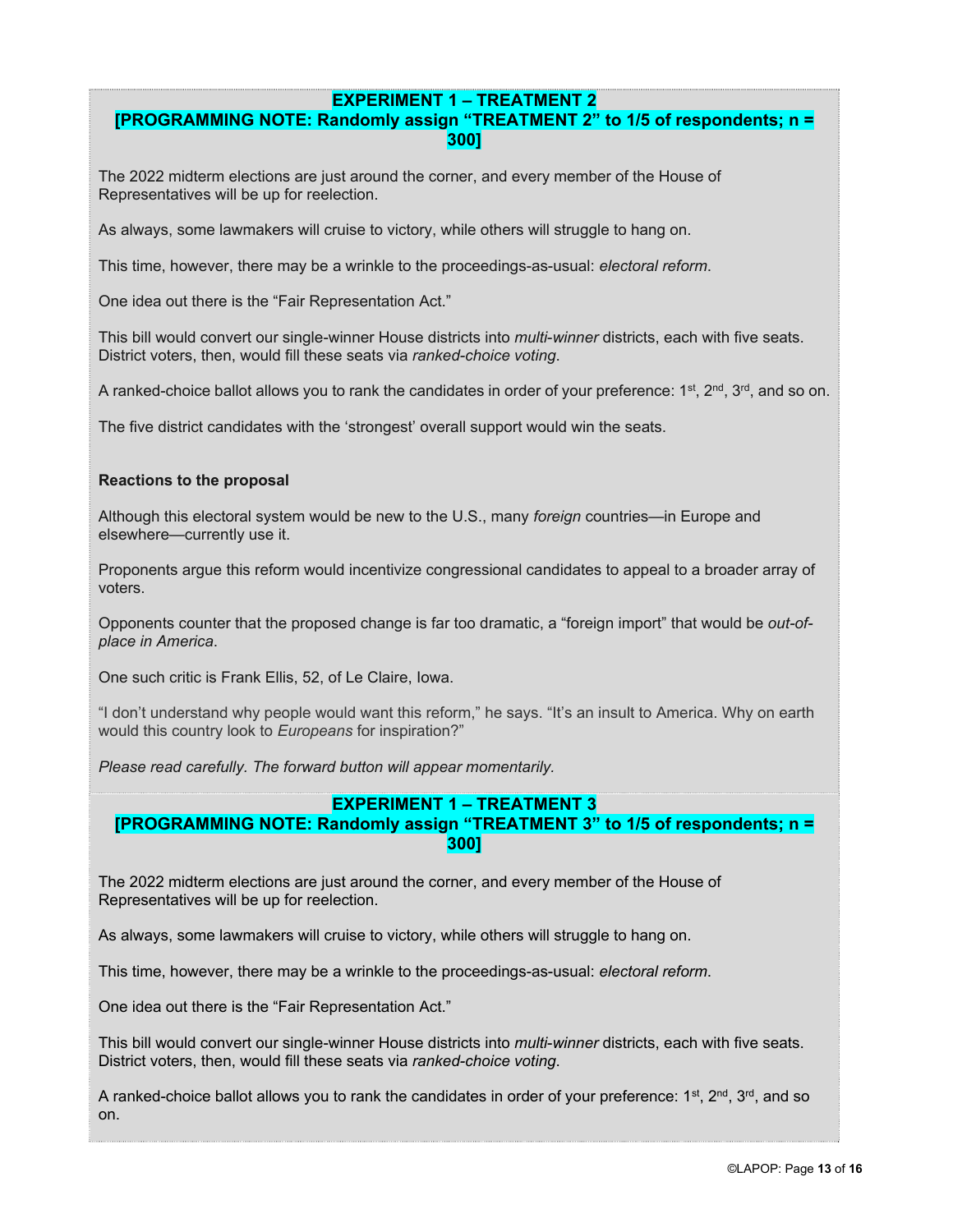The five district candidates with the 'strongest' overall support would win the seats.

### **Reactions to the proposal**

Although this electoral system would be new to the U.S., many *foreign* countries—in Europe and elsewhere—currently use it.

Proponents argue this reform would incentivize congressional candidates to appeal to a broader array of voters.

Opponents counter that the proposed change is far too dramatic, a "foreign import" that would be *out-ofplace in America*.

One such critic is Frank Ellis, 52, of Le Claire, Iowa.

"I don't understand why people would want this reform," he says. "It's an insult to America. Why on earth would this country look to *Europeans* for inspiration?"

"I think the way the U.S. does things works quite well," Ellis continues. "The American way is proven and reliable. If it ain't broke, don't fix it!"

*Please read carefully. The forward button will appear momentarily.* 

#### **EXPERIMENT 1 – TREATMENT 4**

## **[PROGRAMMING NOTE: Randomly assign "TREATMENT 4" to 1/5 of respondents; n = 300]**

The 2022 midterm elections are just around the corner, and every member of the House of Representatives will be up for reelection.

As always, some lawmakers will cruise to victory, while others will struggle to hang on.

This time, however, there may be a wrinkle to the proceedings-as-usual: *electoral reform*.

One idea out there is the "Fair Representation Act."

This bill would convert our single-winner House districts into *multi*-*winner* districts, each with five seats. District voters, then, would fill these seats via *ranked-choice voting*.

A ranked-choice ballot allows you to rank the candidates in order of your preference:  $1^{st}$ ,  $2^{nd}$ ,  $3^{rd}$ , and so on.

The five district candidates with the 'strongest' overall support would win the seats.

#### **Reactions to the proposal**

Although this electoral system would be new to the U.S., many *foreign* countries—in Europe and elsewhere—currently use it.

Proponents argue this reform would incentivize congressional candidates to appeal to a broader array of voters.

Opponents counter that the proposed change is far too dramatic, a "foreign import" that would be *out-ofplace in America*.

One such critic is Frank Ellis, 52, of Le Claire, Iowa.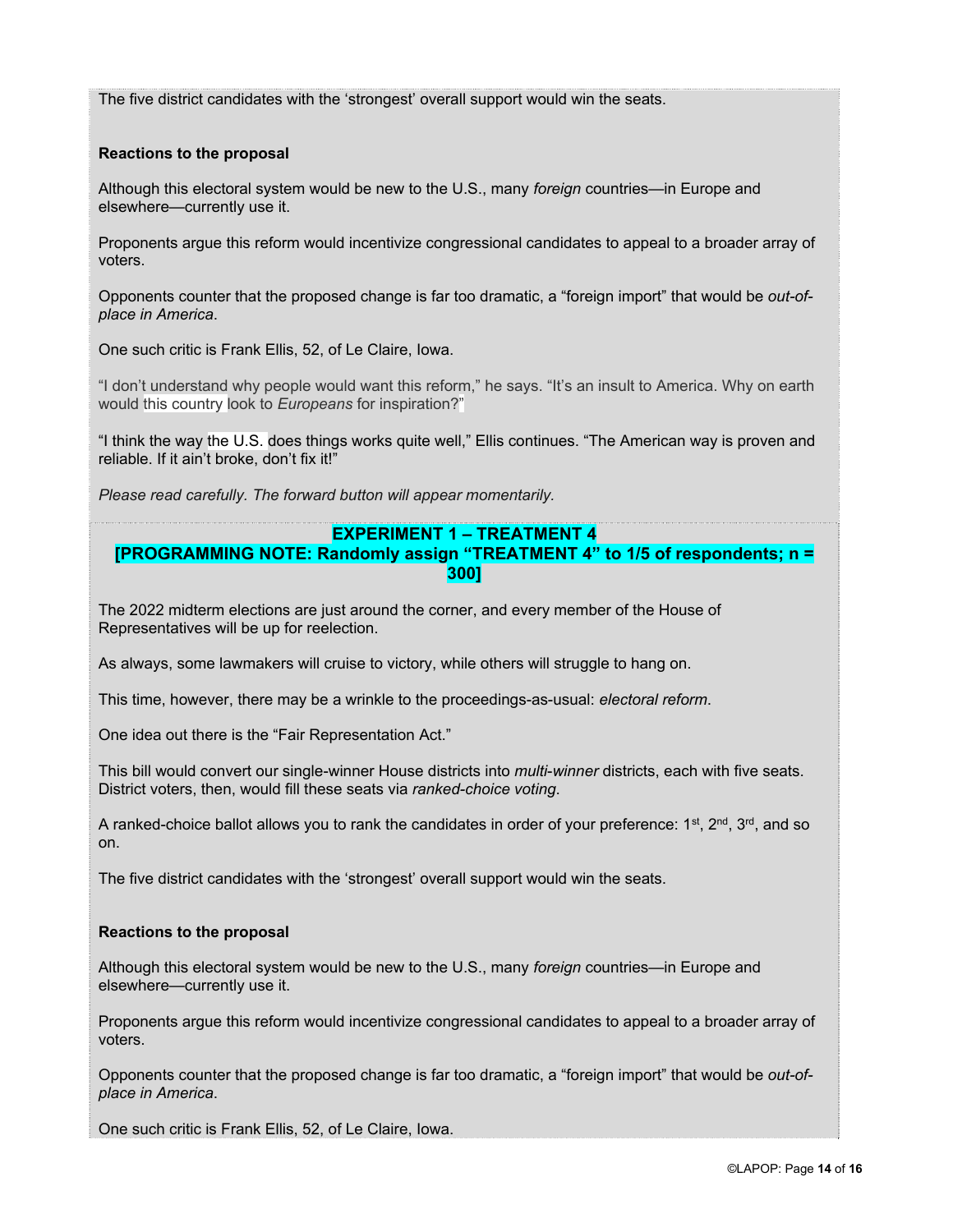"I don't understand why people would want this reform," he says. "It's an insult to America. Why on earth would this country look to *Europeans* for inspiration?"

"I feel very proud of the way the U.S. does things," Ellis continues. "The American way is the envy of the world. And that feels really good!"

*Please read carefully. The forward button will appear momentarily.* 

### **EXPERIMENT 1 – TREATMENT 5 [PROGRAMMING NOTE: Randomly assign "TREATMENT 5" to 1/5 of respondents; n = 300]**

The 2022 midterm elections are just around the corner, and every member of the House of Representatives will be up for reelection.

As always, some lawmakers will cruise to victory, while others will struggle to hang on.

This time, however, there may be a wrinkle to the proceedings-as-usual: *electoral reform*.

One idea out there is the "Fair Representation Act."

This bill would convert our single-winner House districts into *multi*-*winner* districts, each with five seats. District voters, then, would fill these seats via *ranked-choice voting*.

A ranked-choice ballot allows you to rank the candidates in order of your preference:  $1^{st}$ ,  $2^{nd}$ ,  $3^{rd}$ , and so on.

The five district candidates with the 'strongest' overall support would win the seats.

#### **Reactions to the proposal**

Although this electoral system would be new to the U.S., many *foreign* countries—in Europe and elsewhere—currently use it.

Proponents argue this reform would incentivize congressional candidates to appeal to a broader array of voters.

Opponents counter that the proposed change is far too dramatic, a "foreign import" that would be *out-ofplace in America*.

One such critic is Frank Ellis, 52, of Le Claire, Iowa.

"I don't understand why people would want this reform," he says. "It's an insult to America. Why on earth would this country look to *Europeans* for inspiration?"

"I think Americans should fully support the way the U.S. does things," Ellis continues. "The American way is the right way. Be loyal to the brand!"

*Please read carefully. The forward button will appear momentarily.*